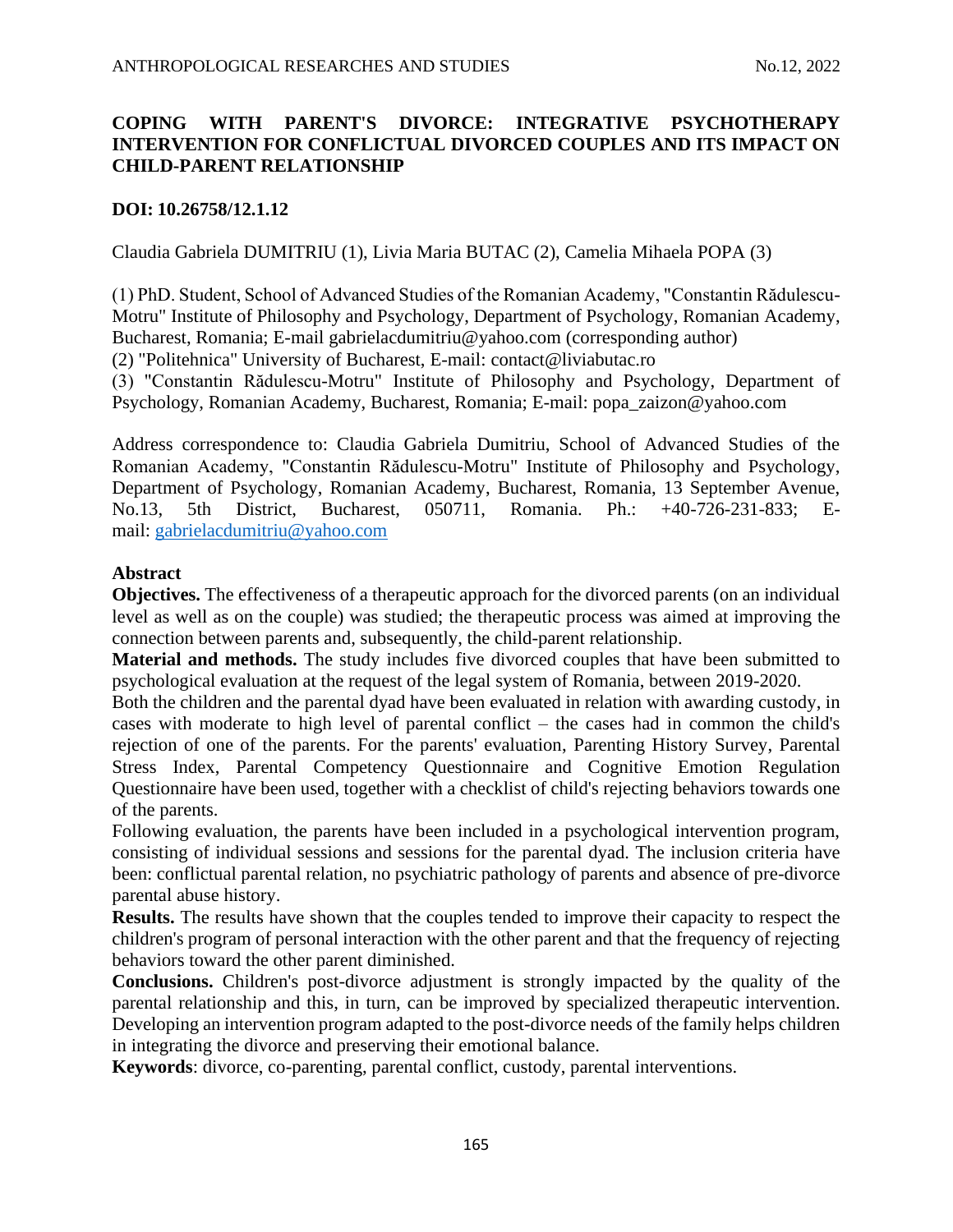### **Introduction**

The crisis of the family is one of the noteworthy social trends that began to manifest starting with the second half of the twentieth century and continue nowadays. In all the societies that had passed through the industrialization stage, including Romania, the family dynamics was affected, resulting in an increased number of divorces and separations. The shift was connected with a significant change in the legal framework of divorce, which transitioned from strong barriers against familial dissolution towards extremely lax divorce laws.

A series of studies have analyzed the impact of legislative changes (that defined the socalled "divorce revolution") on the divorce rate: some of them pointed to a long-term positive impact (Binner & Dnes, 2001; Brinig & Buckley, 1998; González & Viitanen, 2009; González-Val & Marcén, 2012), while others showed that the positive effects are only temporary (Gruber, 2004; Wolfers, 2006). The differences in the studies notwithstanding, all have shown empiric evidence that in most countries the divorce rates begun to raise before the legal framework was modified, proving that the legislative changes were a consequence of the increase in the divorce rate and not a cause for the phenomenon (Allen, 1998; Coelho & Garoupa, 2006; Sardon, 1996). In contemporary Romania, the divorce became a social phenomenon; the overall trends show that the marriage is more problematic and the divorce easier as compared to the relatively recent past. Thus, the Romanian Statistical Yearbook published in 2019 shows a constant increase in the number of divorces from 27 188 in 2013 to 30 857 in 2018. Of this total number of divorces in 2013, 12 594 divorces occurred in families that had one to five children; in 2018, 12 618 divorces occurred in the same type of families (National Institute of Statistics, 2020). This indicates that every year, there are more than 10 000 children whose parents divorce.

Rada and Pănescu (2016) stated that Romanians are emotionally intelligent enough to form a couple, but this becomes insufficient when considering the long-term sustenance of the relationship (p. 38). In accordance with their observations, the main causes of dissolution in the Romanian couples are: violence, alcoholism and infidelity, the latter representing the reason for separation (Rada & Pănescu, 2016). In addition, the study conducted by Rada (2012) on the Romanian population indicates that faithfulness constitutes a crucial value for the Romanian couples and the lack of consensus on this matter frequently leads to the dissolution of the couple. In a study conducted by Rada and Pănescu (2016), aiming at classifying the 10 most stressful life events, divorce is considered a major stress factor for the family and represents the second most stressful event, after the loss of the partner, when considering a series of 43 adverse experiences (Rada & Pănescu, 2016, p.88).

Moreover, the consequences of divorce do not stop solely to the children born in this kind of families. They also extend to the possibility of having other children, since divorce essentially means that the former spouses will no longer be engaged romantically. Thus, in a statistical analysis conducted by Rada and Tarcea (2010) on vital events with relevance for the family, the authors concluded that natality is three times more negatively impacted by divortiality: a divorce decreases the natality rate 9 times, while the nuptiality increases it 3 times.

The growing number of divorces in Romania, together with the lack of public policies for supporting divorced families and the absence of a culture of a "healthy" divorce have led to a decrease in the trust in the family as an institution and, implicitly, to a diminished interest of adults towards achieving conjugal consensus. Rada (2013, p. 266), citing the Olson model (1996) highlighted the following key characteristics of functional families: cohesion, flexibility and communication. All of these represent dimensions of the circumplex model of family assessment and intervention. According to Rada and Olson (2016, p. 13), these dimensions become more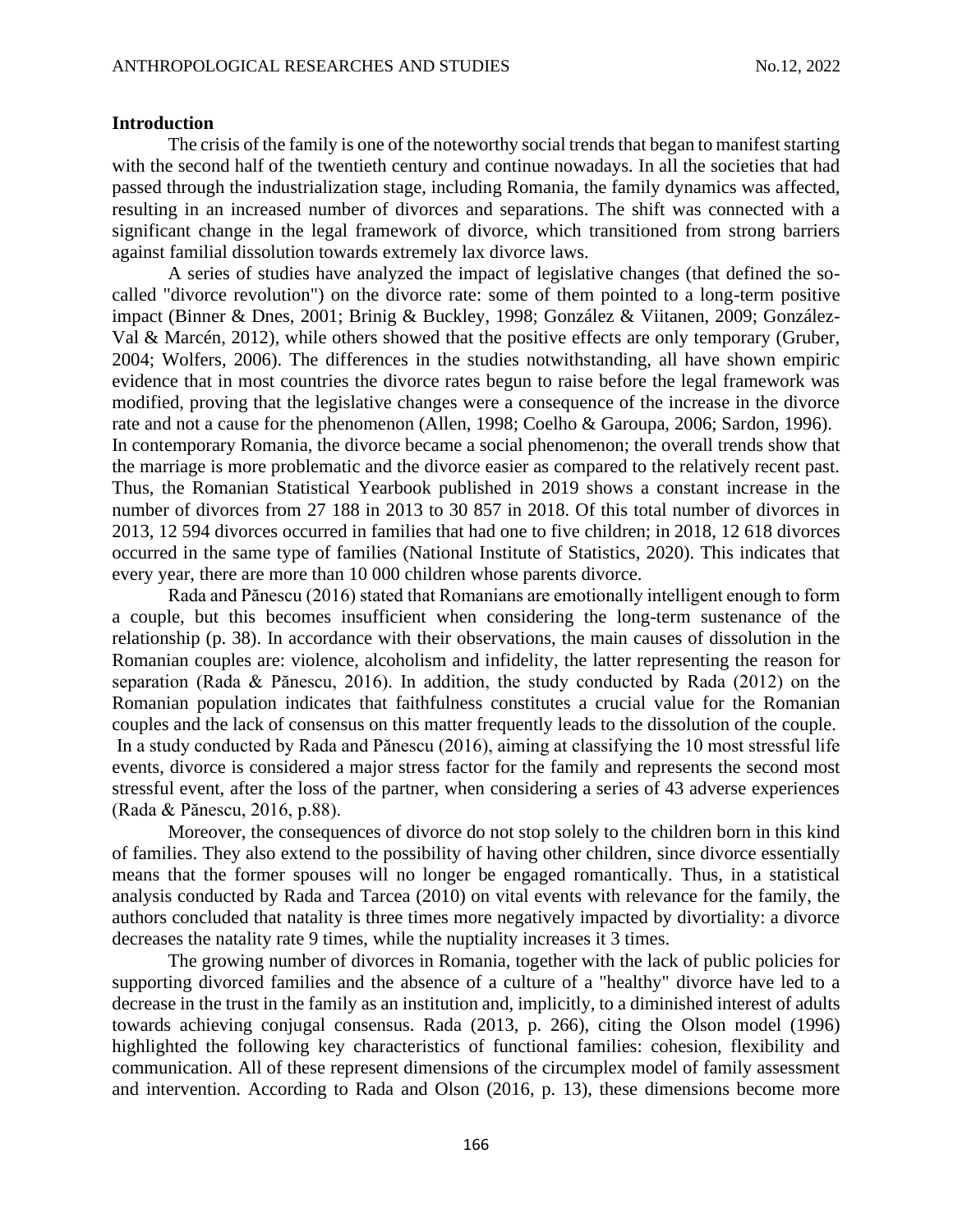proeminent within the life cycles of the family, including the crises such as divorces. In situations of family crisis, the dysfunctional dimensions tend to intensify, generating inadequate coping mechanisms and difficulties in solving the crisis.

In a society that promotes individualism, the common tendency is for the adults to leave the family and raise/educate children separately, this in turn weakening the society as a whole. From a long-term perspective, the increase in the number of children resulted from divorced families can become a predictive factor for unstable and/or low-quality adult relationships that, in turn, will push the divorce rate even further. Moreover, the increased frequency of divorces induces a shift in the social values, promoting negative attitudes and expectations regarding marriage, couple relationships and family values.

Thomas (2020) identifies divorce as an adverse life event which can have notable consequences on the development of individuals.

Prolonged conflictual co-parenting may result both in emotional damage and social/educational consequences for the child, with dramatic long-term effects for the child's development, including fear of abandonment in situations characterized by hostility, increasing child's susceptibility to the persuasion or manipulation from one of the parents (O'Hara, Rhodes, Wolchik, Sandler, & Yun‐Tein, 2021; Kopystynska, Paschall, Barnett, & Curran, 2017). It may also lead to a less positive perspective on romantic relationships and to a lower possibility for the former children of divorce to engage in marital connection. Even if they do, they tend to be less stable (Roizblatt, Leiva, & Maida 2018). Other consequences that have been reported consisted of low self-esteem, attachment disorders, sleep disorders and externalizing disorders, particularly among boys (Pivniceru & Luca, 2016, p. 209).

The risk of developing a depressive disorder is identified as an effect of divorce on children, resulting from the suffering and stress they experience, given that they adopt self-sacrificial behaviors for the sake of their parents (Popa & Ciobanu, 2013, p. 123). Nevertheless, the authors point out that the increase in the suicide rate among adolescents cannot be associated with the increase in the divorce rate in the last few years, because divorce affects children and adolescents differently depending on: the age of children at divorce, personal characteristics of children and parents, remarriage, parent-child relationship, contacts with the mother and the potential psychopathology of the parent (Popa & Ciobanu, 2013, p. 123). Therefore, both the parent-child relationship after divorce and the psychological profile of the parents have an influence on the children's post-divorce adjustment.

In a meta-analysis aiming at determining the long-term effects of divorce on the mental health and substance addiction in children, Auersperg, Vlasak, Ponocny, and Barth (2019) analyzed 54 studies from the period between 1990 and 2018, resulting in a total sample of 506,299 participants. The study highlighted a series of associations between parental divorce and the following types of symptoms in children (listed by frequency): depression, anxiety, suicide attempts, suicidal ideation, distress, alcohol consumption and nicotine and substance use. The conclusion of the research stated that it is necessary for the community of specialists to focus its efforts towards the development of programs aimed at enhancing the resilience of the children affected by the parental divorce (Auersperg et al., 2019).

The majority of children tend to develop psychological problems when the relationship between the parents is marked by conflicts before, during and after divorce (Roizblatt et al., 2018). Although parental conflict tends to be more pronounced immediately after divorce and then to decrease in time, there are many situations in which parental conflict after divorce persists,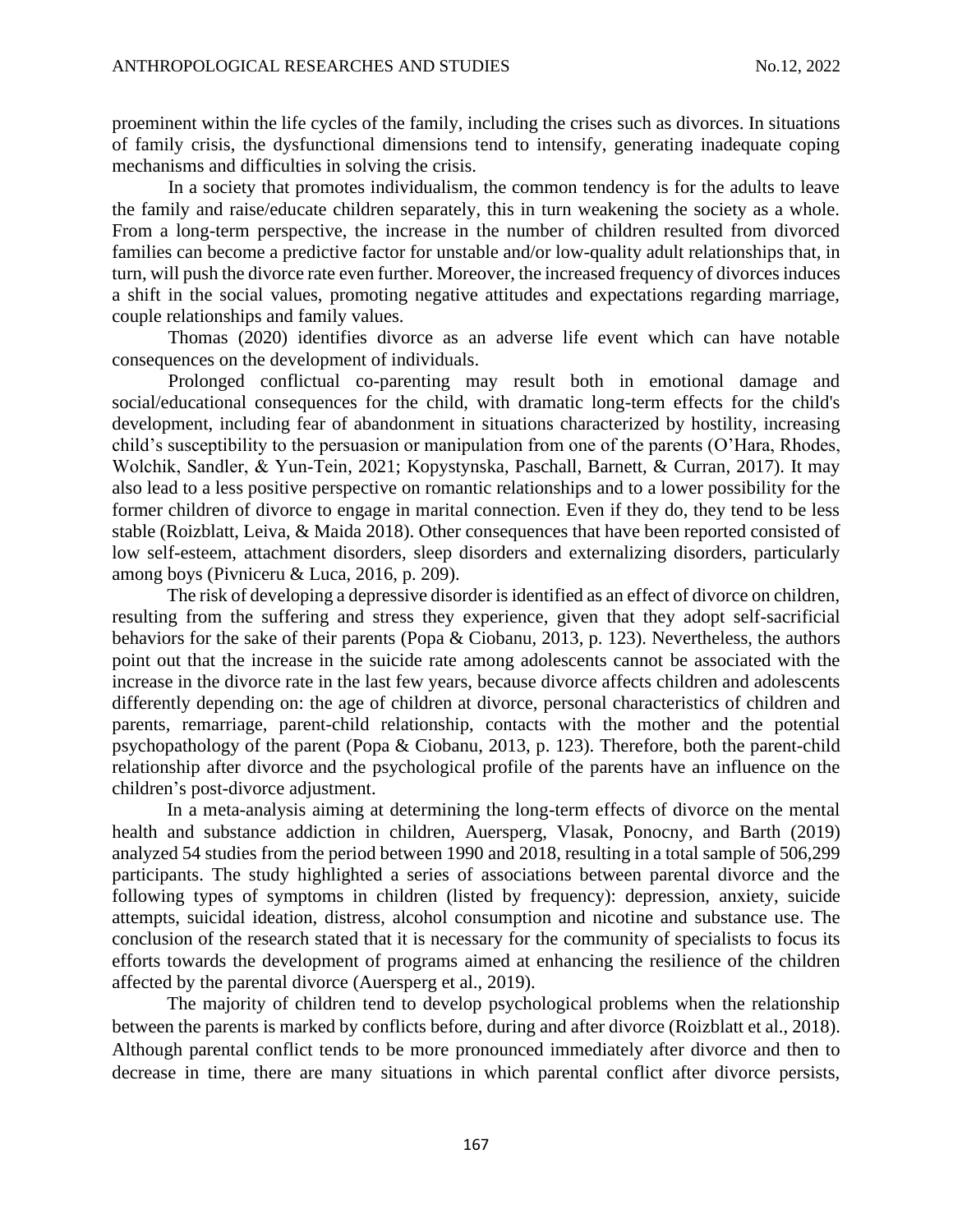especially in cases in which the parents cannot agree upon the residence and the visitation program of the child.

The Diagnostics and Statistics Manual for Mental Disorders (DSM-5, 2013, p.716) introduces a new concept, namely "Child Affected by Parental Relationship Distress" defined as a category that "should be used when the focus of clinical attention is on the negative effects of parental relationship discord (e.g., high levels of conflict, distress, or disparagement) on a child in the family, including effects on the child's mental or other medical disorders". This category becomes extremely important in the divorces with a high level of parental conflict.

Although there is no clear-cut definition of the divorce with high conflictual level, both researchers and practitioners accept that its main indicators are: long-term conflict, hostility, guilt, criticism and inability of the partners to take responsibility for their own role in creating and fueling conflict (Anderson, Anderson, Palmer, Mutchler, & Baker, 2010; Anderson, 2020). Conflictual parents may manifest domestic violence (Fotheringham, Dunbar, & Hensley, 2013) and tend to disregard the effects of the conflict on children (Amato, 2001; Johnston, 1994; Kelly & Emery, 2003).

In the case of children who experience parental separation, but where there are no instances of child abuse, neglect or substance abuse on the part of a parent, the most important method for minimizing the risk of developing a disorder is represented by maintaining of a close or constant relationship with both parents (Çaksen, 2021). This aspect can become challenging, if the postdivorce parental relationship is marked by conflict.

Under these circumstances, co-parenting (defined as the mutual implication and collaboration of both parents in raising, educating and planning the life decision regarding children) becomes a main factor influencing the post-divorce adaptation of the children (Lamela, Figueiredo, Bastos, & Feinberg, 2016).

Hetherington and Kelly (2003) identified three types of co-parenting:

Conflictual co-parenting, characterized by interparental hostile behavior, manifested by fury, blame, physical/verbal abuse, most of these expressed in the presence of the child. According to the authors, these phenomena tend to decline with around 75% in about six years after the divorce.

Parallel co-parenting – marked by reciprocal disregard, lack of collaboration and coordination of the activities linked to the child.

- Cooperative co-parenting – interparental interaction that gives priority to the child's needs.

Maccoby and Mnookin (1992) describe a fourth type of co-parenting, the mixt one, with interaction marked by both antagonism and reciprocal support, in a dynamic in which the two parents try to find a balanced exchange for the benefit of the children.

In a study conducted in Spain, regarding the mediating role of co-parenting in the relation between the type of custody, the symptomatology of the parents and the symptomatology of the children, the authors discovered that in the cases in which parents did not display any symptoms and had a healthy co-parenting style, no signs of disorder have been identified in children regardless of the type of custody, while in the other case, children registered significant scores of the depression, anxiety and aggression dimensions (Martínez-Pampliega et al., 2021). The study showed that parental symptoms and co-parenting represent the key variables in terms of child symptomatology and they should be considered when child custody is decided. Likewise, in a literature review regarding the impact of joint physical custody on children's well-being, Steinbach (2018) clarified that the majority of authors agree upon the fact that children benefit from this kind of custodial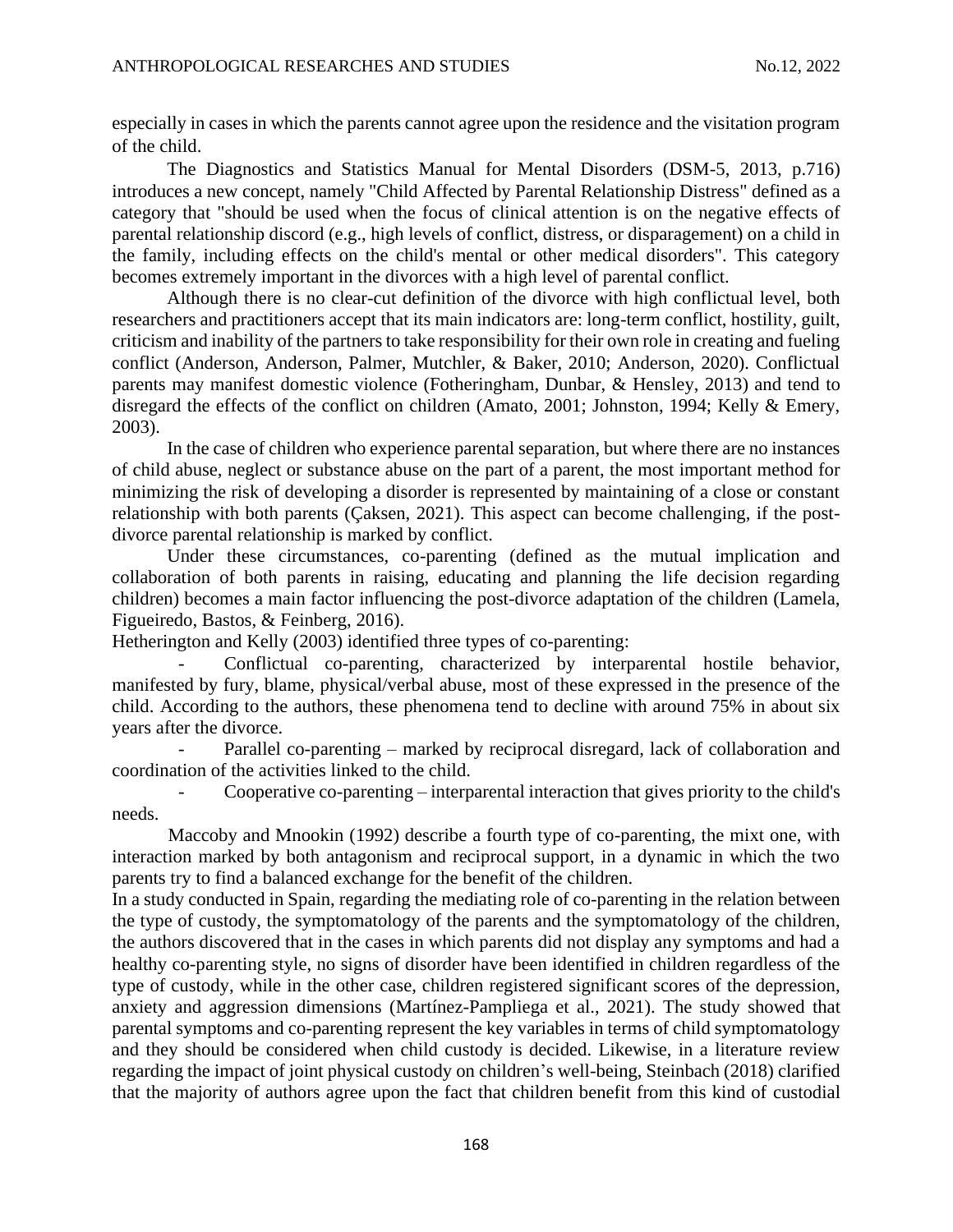arrangement when it is characterized by cooperation and a low level of conflict between parents. As it turns out, the parental relationship has the strongest impact on the child's post-divorce adaptation, its influence increasing with the level of parental conflict.

In the conflictual co-parenting divorces, there are frequent cases where the child is involved in the conflict, positioned on the side of one of the parents and consequently increasing the risk of the other parent's rejection by the child. Gardner (1985) introduced the term of parental alienation as a concept covering a series of behaviors specific to the children from high conflict divorces. The concept of parental alienation describes the diminished or negatively affected relation of the child with one of the parents, as a result of the influence of the other parent (Gardner, 1998). The alienator (parent) consistently denigrates the alienated one, aiming at breaking the bond between the child and the other parent. Currently, parental alienation is no longer conceptualized as a syndrome, as it has been initially proposed (Gardner, 1999), but as a phenomenon having variable intensity (Harman, Kruk, & Hines, 2018), that disturbs family relationships after divorce and represents a form of violence towards the partner and an emotional abuse against the child (Harman et al., 2018; Harman, Bernet, & Harman, 2019; Verrocchio, Baker, & Marchetti, 2018). It is worth mentioning that the phenomenon of parental alienation requires a detailed analysis in order to correctly identify and exclude the possibility of child abuse that could justify the rejection of one of the parents by the child and the legitimate measures of the other parent to protect them (Willis & O'Donohue, 2018).

Since conflictual co-parenting is based in most cases on a low level of parental skills and other personality traits, the impact on children can be reduced through intervention and prevention programs for the divorced couples. Thus, starting from the observations in the scientific literature on the role of co-parenting in the post-divorce adaptation of children, an intervention especially aimed at the parental couple becomes necessary if the objective is represented by the healthy adjustment and the prevention of the symptoms corresponding to a disorder in children.

Given that the co-parenting relation is influenced by individual, familial and environmental factors, and in turn it influences the adaptation of the child, co-parenting can be seen as an important mediator to be used in the shaping of post-divorce intervention programs. Due to the expansion of the social phenomenon of divorce in Romania, a set of public policies that should include models of psychological intervention in the post-divorce parental dyad need to be implemented. This paper presents such a program, aimed at supporting families in crisis and the children affected by separation and parental post-divorce conflict.

### **Material and methods**

Several families, in which the children had post-divorce adaptation problems, have been requested by the courts of law in Romania to participate in post-divorce counseling. From these, a number of 10 parents (5 couples) have consented to participate in an intervention program, focused on the child's needs in order to achieve good post-divorce adjustment. The parents' ages have been between 32 and 44 years and the time between the divorce and the intervention has been between 3 months and 1.5 years. The sample of subjects consisted of a total of 7 children, aged between 6 and 12 years old (two of the couples had 2 children each).

The couples' inclusion criteria have been represented by conflictual parental relation and the children's rejection of one of the parents in favor of the other. The initial assessment ensured that the reason for the rejection of one parent by the child was the conflictual co-parenting, while no other causes (such as accusations of abuse, neglect, violence or abandonment) were present.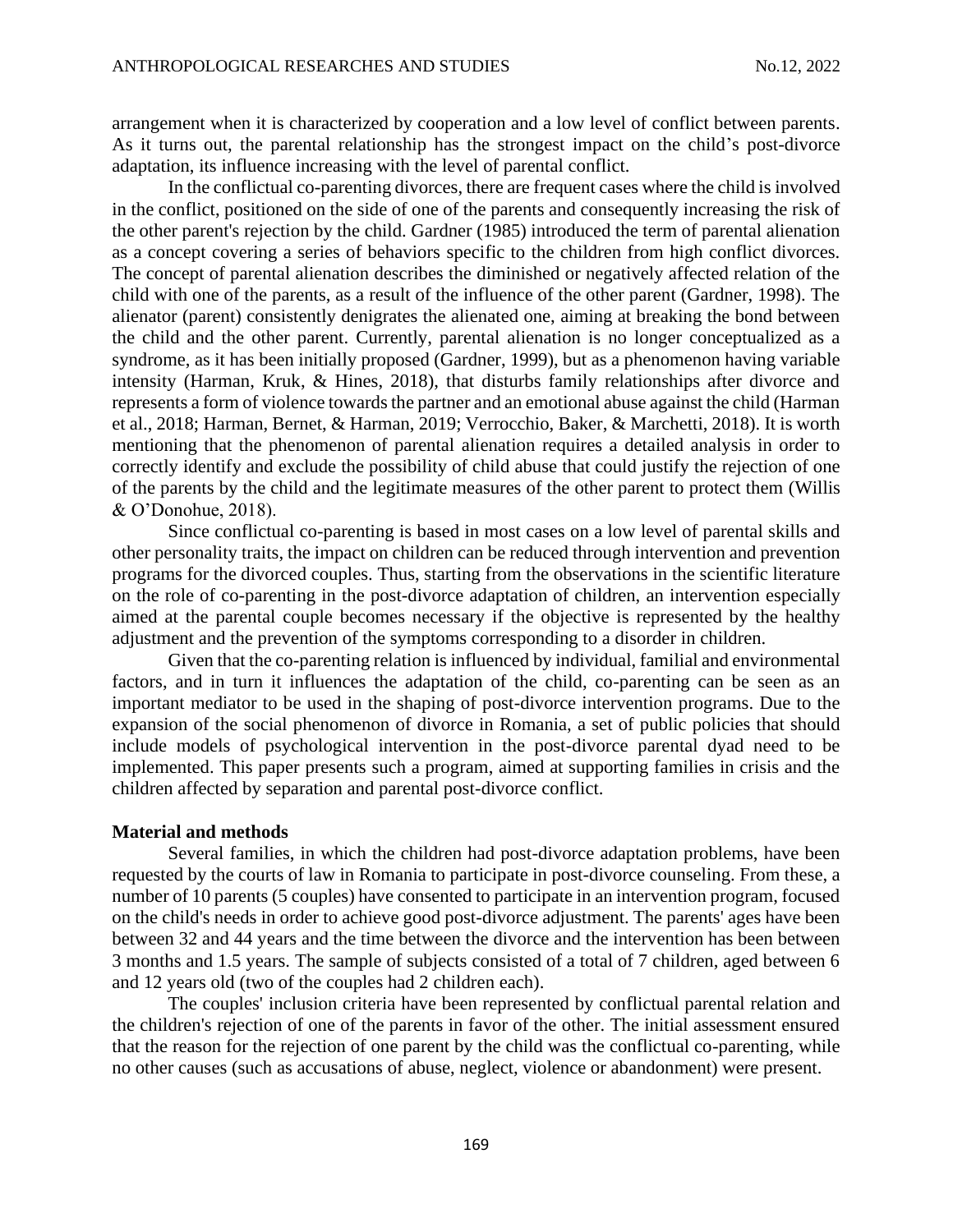The aim of the intervention (as stated by the law court) has been to re-establish the bonds between the children and the alienated parent. The court decision to refer the couples to the counseling program was a major advantage, since it became a legal obligation of the parents.

What was specific and new in the program presented here was that the counseling regarded exclusively the parents; the children participated only in the initial stage of psychological evaluation, aimed at assessing the family dynamics/symptomatology and the reasons for the rejection of one of the parents by the child.

## **Evaluation**

The first part of the intervention program has consisted of the psychological evaluation of both the child/children and each of the parents.

Children's evaluation has used clinical and interpersonal history interviews and BASC-2 (Behavior Assessment System for Children *2nd Edition*) (Reynolds & Kamphaus, 2004). In all the selected cases, specific symptoms of parental alienation (Gardner, 2001; Gardner, 2002) have been found, of mild or average intensity, as follows:

- Unconvincing argumentation of the child in support of parental rejection, reflected in phrases such as: *when I was two, my mother broke a glass and slapped me because she* (the mother) *has been drinking* (10 years old child); *he* (the father) *never stayed with us, never slept with us, he was always, always at his job; grandmother* (father's mother) *came to us and spoke bad of mother, calling her a hooker; she* (the mother) *used to drink each evening and cause a ruckus (…) she was drinking a glass of beer, or a bottle, I don't know exactly;*

- The absence of (or considerably diminished) ambivalence towards each of the parents; that the child considered one parent as completely good and the other completely bad. Examples of phrasing by the children: *father has no good side … there is nothing I like in him; I do not have any good memory; he was always a source of scandal. We never had fun together; father is like a sheep; he is the best person in the world;*

- The phenomenon of the independent thinker, reflected by affirmations such as: *I do not want to see him/her anymore; I feel better without him/her;*

- Unconditional support of the denigrating parent, through reactions/affirmations of validation or defense of his/her actions;

- Lack of guilt related to the exclusion of the alienated parent – expressed through affirmations such as *for us it is better like this; I now have another mother, that understands me; I don't care that he suffers;*

- Scenarios borrowed from the preferred parent, translated into phrases and arguments identical to the discourse of the dominant parent and, in many cases, exceeding the child's level of understanding;

- Extended animosity towards the family and/or friends of the targeted parent, resulting in the refusal to meet or maintain any relationship with them.

A second criterion used as an indicator of the parent-child bond has been the frequency of the contacts (of any type) between the child and the alienated parent. Out of the seven children investigated, only two did respect the program of personal contacts in accordance with the court's orders, but – only after a few hours – they asked to return to the resident parent. Two of them were communicating exclusively by phone/texting and the other three did not maintain any contact whatsoever (they simply refused to see the other parent according to the legal program).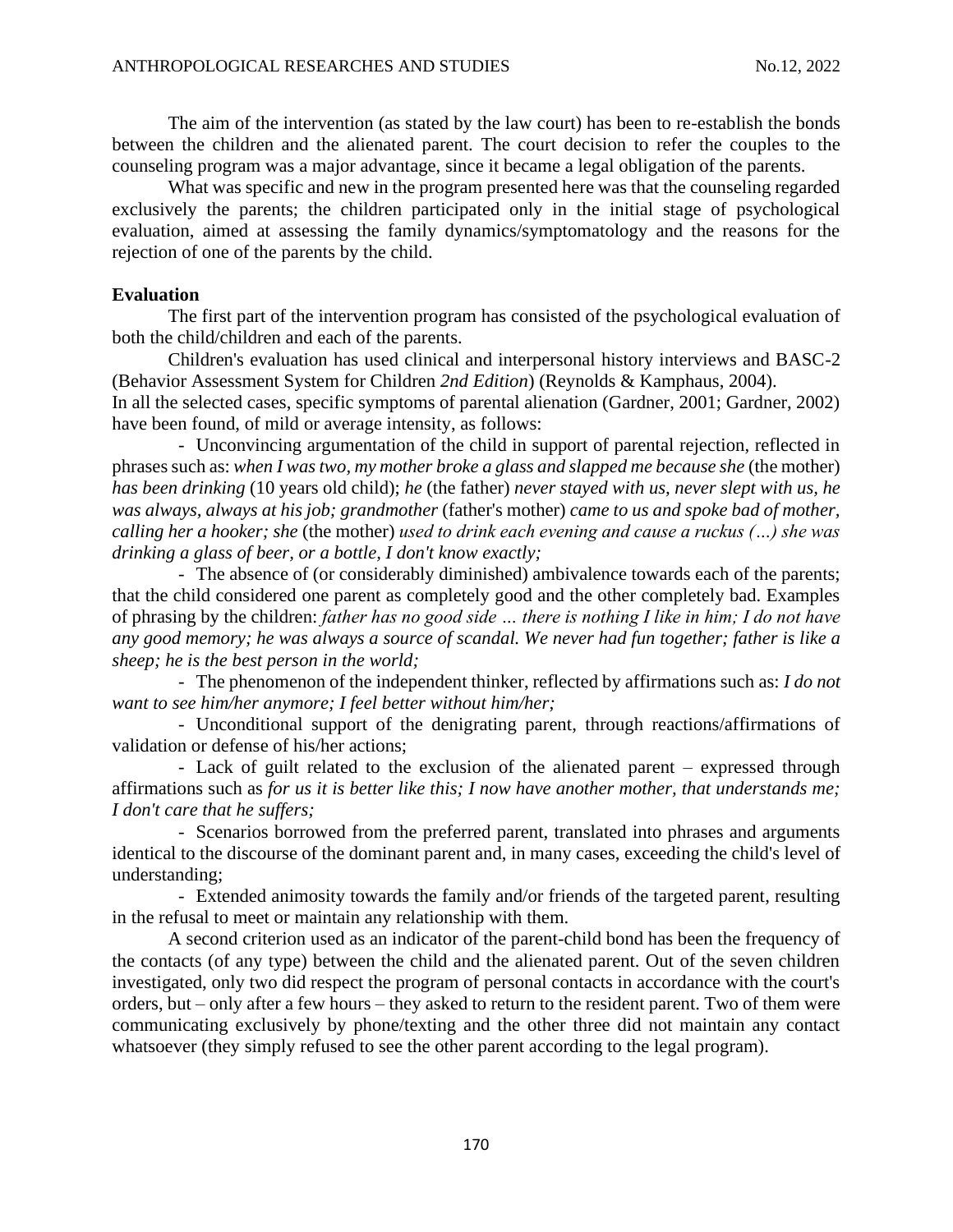None of the children did present symptoms related to the area of anxiety, depression or behavioral disorders – the profiles obtained using BASC-2 (Behavior Assessment System for Children -2) have been, in all cases, relatively well balanced.

Parents' evaluation has used Parenting History Survey (structured interview) (Greenberg & Humphreys, 1994), Parenting Stress Index (PSI-4) (Abidin, 2012), Parental Competency Questionnaire (Romanian instrument) (Glăveanu, 2012) and Cognitive Emotion Regulation Questionnaire (CERQ) (Garnefski & Kraaij, 2007), together with a checklist of child's rejecting behaviors towards one of the parents.

Parenting History Survey (structured interview) has shown that out of the five investigated parental couples, three separated due to infidelity (in all cases the unfaithful partner did leave the couple), one separated due to the high level of couple conflict and one due to the lack of sexual intimacy.

Using the above-mentioned instruments for parents' evaluation, the main types of coparenting problems have been highlighted; these had become the objectives included in the design of the intervention plans:

- A low level of parental competency concerning the factors: knowledge of the specifics of the child's developmental stage and stress management;

Maladaptive communication styles, generating conflictual co-parenting;

Anger caused by the infidelity of the partner, leading to alienation behaviors on the part of the betrayed parent;

Maladaptive coping styles, based mainly on rumination and catastrophizing;

Explicit conflictual co-parenting, that was active for all the investigated couples and manifested through hostile behaviors, accusations, insults, offences, blame or passiveaggressive communication styles

### **Intervention design**

The evaluation results have pointed towards two directions of psychological intervention: (1) individual counseling with each of the parents (10 sessions of 1 hour each), based on an individual plan depending on the difficulties in the individual functioning, and (2) parental couple counseling, 10 sessions of 2 h for each parental dyad, based on an intervention plan aimed at the couple's specific problems.

The objective of the psychological intervention, as required by the courts of law, has been to restore the bond between the child and the alienated parent, in order to allow the continuing contact between the child and the parent, according to the program stated by the court.

This broader objective has been divided into sub-objectives both for couple therapy and for individual counseling. For couples, the objectives have been parental psycho-education and diminishing the parental conflict. For individuals, the problems that have been addressed were: adjustment of the maladaptive coping mechanisms consisting of rumination and catastrophizing, emotional support for processing the abandonment and betrayal feelings following the partner's infidelity and developing an assertive communication style. For these five types of intervention (two for couple counseling and three for individual therapy) therapeutic strategies have been designed, according to the specifics of the problems addressed.

The therapeutic approach used in this study was based on integrative psychotherapy, due to its eclectic character which allowed for the development of an intervention plan adapted to each individual and interpersonal domain (Rada & Pănescu, 2016).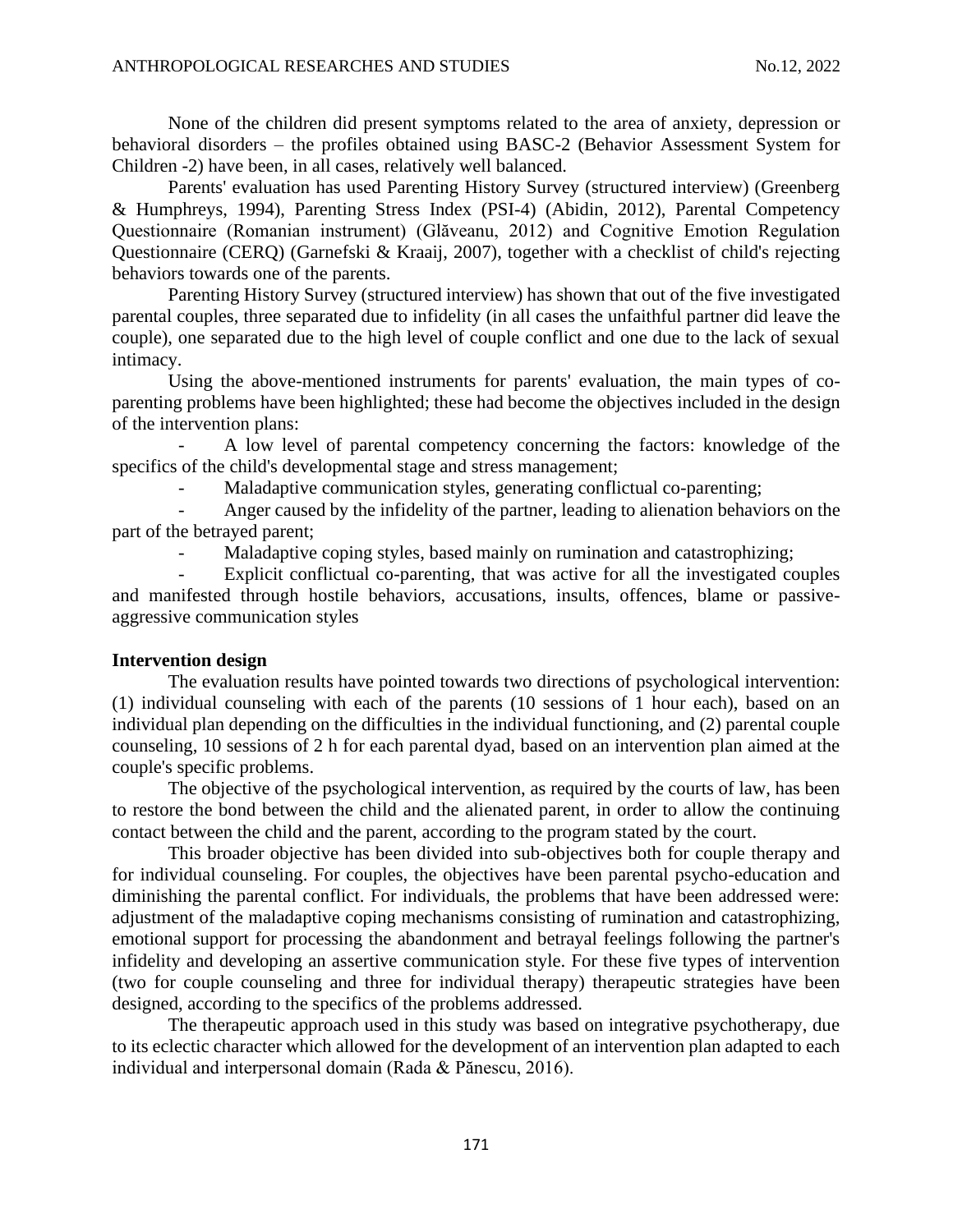### **Case presentation**

**A. The individual intervention strategy** has been based on an integrative therapy intervention plan covering the main objectives resulted from the evaluation stage, as follows:

**1.** *Educating the assertive communication style* has been one of the primary directions since communication difficulties were a problem for all couples. The methods used have been derived from the Cognitive Behavioral Therapy, Transactional Analysis and Schema Therapy areas. Passive and aggressive communication styles have been identified and explained (by example) to the parents, in order to help them recognize both the style and the provocative interpersonal impact. From the perspective of the Ego states, the intervention has been aimed at clarifying how psychological games are created in the transactional dyad Parent Ego State – Child Ego State; subsequently, parents have been taught to communicate according to the Adult Ego State perspective, with the help of exercises using the roleplay technique. The chairwork technique has been used to access various parts of the relational Ego (coping mechanisms) and to help in understanding how the adults involved in the conflictual exchange access both themselves and their partner (in terms of coping modes specific to Schema Therapy). Once the dysfunctional styles (Angry Child, Critical Parent, and Punitive Parent) have been identified, the healthy Adult style has been first introduced as a concept and then the relational dynamics of a healthy Adult have been explained. The healthy Adult mode has been trained as part of the parental dynamics using the guided imagery technique.

Since the main modes used by the participants have been Angry Child and Critical Parent, techniques of cognitive restructuring have been used in order to encourage the development of the Healthy Adult. Participants have been guided in reformulating their statements. Examples: Angry Child "*it's because of him that we are in this situation, I want a judge to see it and punish him*"(A.B., female, 35y.o.) vs Healthy Adult "*I think we share a common responsibility for this situation, I intend to do my best to contribute to an improvement*"*/*"*this is not a pleasant situation we are living now, and it's not pleasant either that the child does not want us to communicate, but this is not the worst situation possible and I am willing to work towards changing it*"*.* Critical Parent: "*he is not able to take care of the child, not now and not when we were together, he was not preoccupied by the child, I was the one taking care of everything*" (M.C., female, 28 y.o.) vs "*it is possible that my ex-partner does not have all the parental skills that I wish for, but he has some strengths* (lists the good points) *and I am willing to support him to develop his weaker skills*"*.* Each participant to the individual intervention has been trained in assertive communication, aiming at both validating the other's opinion and stating their own thoughts and emotions in a non-intrusive manner. As a result, alternate communication models for the passive-aggressive and aggressive communication styles have been developed. Examples: Aggressive style: "*I will sue you again and again until you understand that you have to follow the program decided by the judge*"*/*"*I know that it's you telling the kid bad things about me and that's why he does not want to see me, but I will show you, you won't get your way anymore*" (C.P., male, 42 y.o.) vs "*I understand that from your point of view I am not a good parent, and the fact that I do not have access to the child makes me sad. Let us adults meet and think about a common strategy in relation to the child. Would it be ok for you to see each other, at the beginning, in a park or at a place where the child can play?*"*.* 

2. *Adjustment of maladaptive coping mechanisms of rumination and catastrophizing.* This was an objective for 4 participants in the individual interventions. The types of ruminating/catastrophizing discourses identified have been:

 - Betrayal and cheating ideation – repetitive thoughts about being abandoned for another person: "*if he wouldn't have found someone else, we would have been a family now*"*;* "*probably I*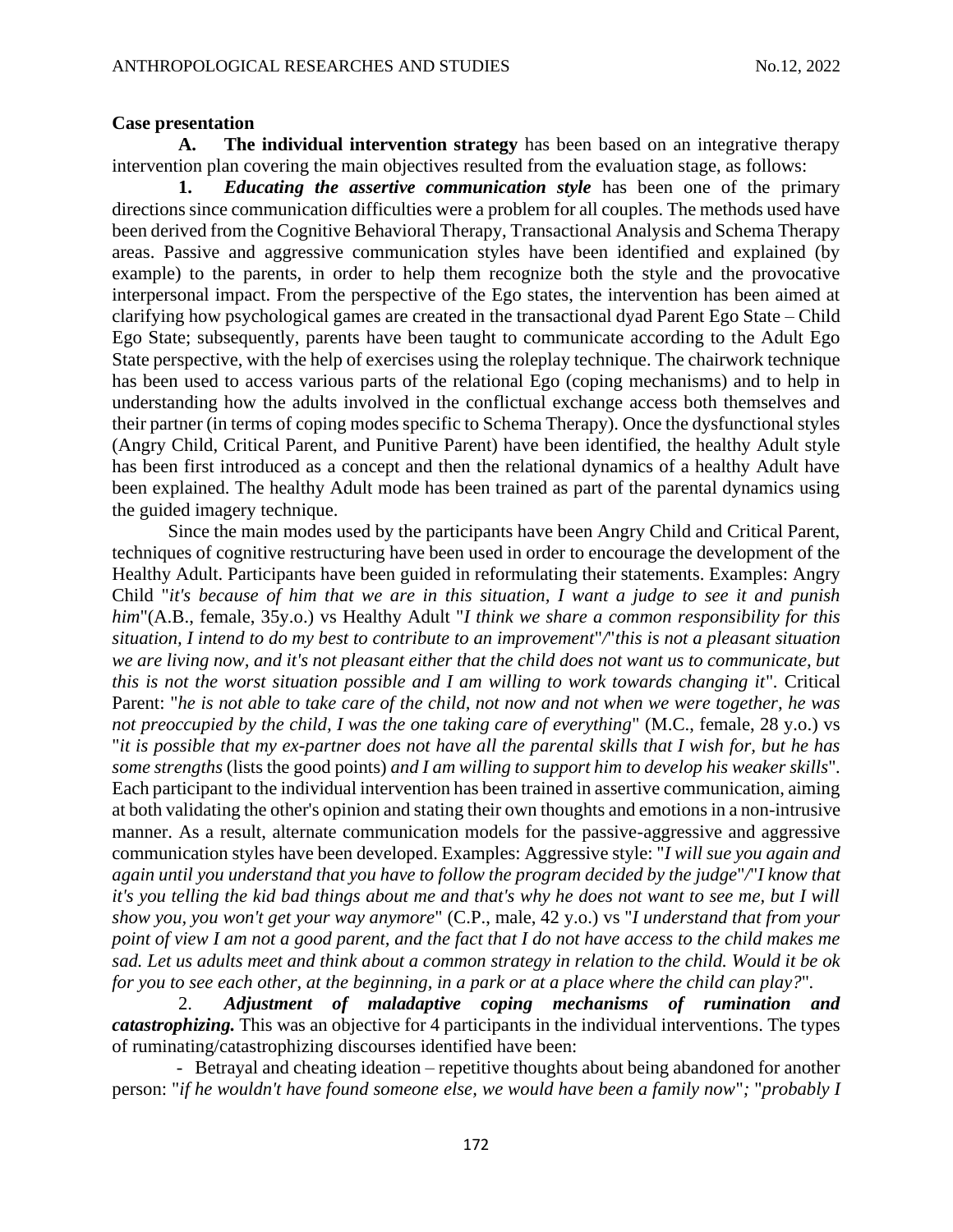*was not good enough for him, even if I sacrificed both my body and the most beautiful years of my life to birth him a child*" (A.B., female, 35 y.o.).

Catastrophic ideation: "*because of him I won't see my child ever again, the child won't recognize me on the street, and this is terrible*"*,* "*the court won't help me, in this country you cannot get justice, you are fighting windmills*"*,* "*what I am living now is a tragedy*" (M.B., male, 37 y.o.).

The intervention has consisted of cognitive restructuring using the ABC model (David, 2006, p.70) to reformulate the cognitive distortions and to develop the coping mechanisms of Refocus on planning (steps to follow in order to face a negative event or planning to change a situation), Positive reappraisal (mental association of a positive meaning to a negative event in terms of personal growth, such as improved strength), Putting into perspective (comparing the event with others similar in order to reduce its impact and realize that there are worse things happening in the world).

3. *Emotional support for dealing with the abandonment and betrayal feelings generated by the partner's infidelity***.** Besides the previously described techniques (that have been used for these issues as well), the empty chair technique and writing a letter to the partner have been employed to facilitate the symbolic dialogue and expression of the unverbalized emotions. Moreover, the early trauma of abandonment and rejection has been explored, in order to identify the internalized schemas that are put into action in the present moment.

Participants have been advised to enter a long-term therapy program to improve on the emotions associated to their maladaptive existential schemas.

**B. The intervention in the parental couple** has been based on parental psychoeducation and diminishing the parental conflict and has been programmed after the individual intervention, so that the parents could be able to integrate the individual progresses in the dyad dynamics.

1. *Psychoeducation –* has been considered a must since the participants have shown low to average knowledge of the specific needs of the child (others beside the basic needs) and difficulties in stress management. The intervention for each parental dyad has been tailored according to the specific emotional/ support needs for each child's age, in the context of parental separation. The main theme of psychoeducation has been linked to the child developmental psychology, based on the psycho-social developmental stages (Erikson, 1968). For each parental dyad, the developmental needs of the child have been identified, and strategies have been developed to answer these needs. In this context, the negative effects of the parental conflict and alienation of one of the parents have been outlined. Special emphasis was put on how the child internalizes not only the parental models as such, but also the couple model/matrix (depending on the observed parental dynamics) and the long-term effects of this assimilation.

2. *Emotional support and stress management* **–** the strategy has been aimed at identifying efficient prevention methods and coping mechanisms for the familial stress, in order to facilitate the management of stressful situations, in direct connection to the objective of reducing the parental conflict. The previously learned assertive communication models have been used, in role play and situational interventions. The parental dyads have been given the task to keep a journal with the conflictual interactions and to postpone the contradictory interactions until the following counseling session.

After the program's completion, the cases have been re-evaluated in accordance with the objective designated by the law court, respectively re-establishing the bond between the child and the alienated parent, in order to allow a personal interaction program as decided by the court's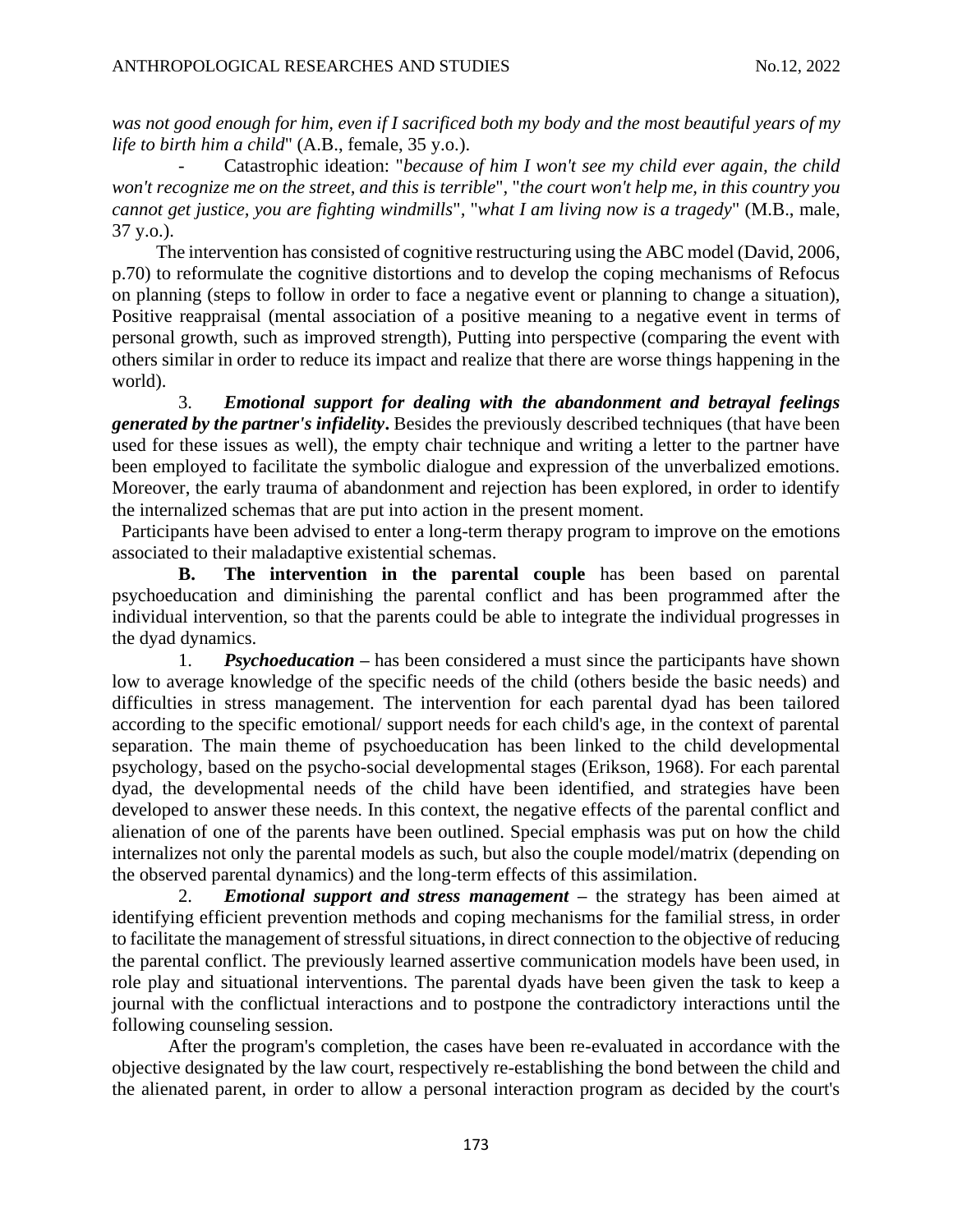order. The checklist of child's rejecting behaviors towards one of the parents has been used, and it has been found that at the end of the program all children developed personal interactions with the parent that they previously rejected, such as:

- Daily phone contacts, verbal or by texting;

- Meeting with the alienated parent, while being accompanied by the resident parent;

- Two of the children agreed to spend time alone with the non-resident parent (including staying overnight).

Moreover, higher scores have been obtained both in the Parental Competency Questionnaire (average score 74 as compared to the initial score of 58 on the dimension "Knowledge"; average score 64 as compared to the initial score of 48 on the dimension "Emotional support and stress management") and Cognitive Emotion Regulation Questionnaire (CERQ) – average score 12, as compared to the initial average of 18 for the Rumination scale and average score 10, as compared to the initial average of 16 for the Catastrophizing scale.

### **Discussions**

The present study describes a pilot program of integrative psychotherapy that was aimed at testing if a post-divorce intervention involving exclusively the parents (from a conflictual couple) would lead to a decrease in parental alienation. The intervention was based on previous experience in supporting the children of divorced couples, experience that has shown that working only with the children led either to the lack of changes or to weak and unstable results, thus highlighting the need for a systematic intervention on the parental dynamics.

This aspect highlighted an issue that has been ignored in the majority of divorce cases – the emotional and mental state of the parents – in favor of the focus on child's adaptation. This approach is partly incorrect because in these specific situations, as shown by other researchers (Moore, 2020), children's adaptation is rather the result of a successful co-parenting plan. From this point of view, the usual interventions do not show much focus on the post-divorce adjustment of the parents. The conclusions of this study are similar to those formulated by Moore (2020) who also states that divorced parents are often denied the rights to feel anger, guilt or loss and to give themselves time to process these emotions because they have to focus mainly on the child's best interest. Thus, understanding parental emotions and giving space for their processing after divorce represent fundamental conditions for a successful integration of this experience by each member of the family.

The intervention program was designed in a form that starts with the assessment of the personal problems of the parents and the way in which they influence the dynamics of the parental dyad. The obtained results show that this type of structure is recommended because when the parental conflict is active, its approach within the dyad can prove to be inefficient as long as each parent does not benefit from enough time and space to process their own difficulties related to personality or unresolved problems stemming from the couple relationship (as it was the case for infidelity, which was identified in three of the presented cases).

In order for the main objective of the program to be achieved (reestablishing contact between the child and the alienated parent) it was necessary for the parents to go through the process of emotional adjustment to separation. The present study showed that the emotional adaptation of the parents to this situation increases their availability for healthy co-parenting. In this sense, the assessment process was aimed at identifying a series of individual characteristics in order to develop the intervention plan. The results obtained after the evaluation underlined a series of dysfunctional coping strategies, which represented the objectives of the individual intervention,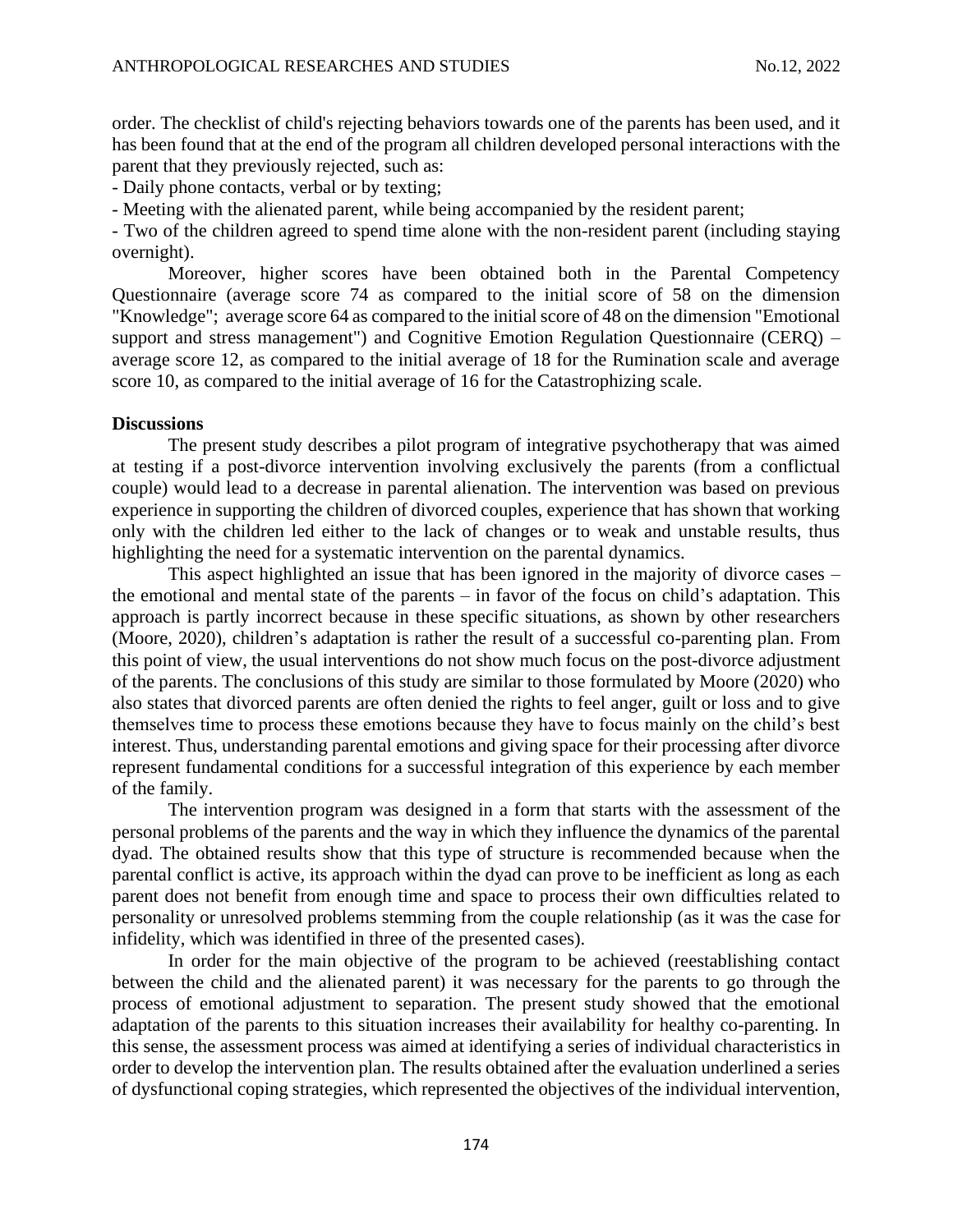with the aim of developing adaptive coping mechanisms. The intervention strategy was similar to the conceptual model of emotional adaptation to relationship dissolution (Millings, Hirst, Sirois, & Houlston, 2020), according to which the factors that influence emotional adaptation to relationship dissolution are represented by the individual strengths and weaknesses on one hand and on the other, the employed coping mechanisms, which can be adaptive or maladaptive.

In the present study, Rumination and Catastrophizing have been identified among the dysfunctional coping mechanisms used by parents, which contributed to maintain the conflict. These findings are similar to those of Willén (2015), who stated that hostile interactions between the parents and emotionally negative co-parenting lead to rigid parental relational patterns, which are maintained by rumination and blaming the other. As in the present study, which demonstrated the effectiveness of cognitive restructuring in order to achieve emotional regulation, Willén (2015) observed positive results after applying this method to divorced parents with high levels of conflict generated by dysfunctional coping mechanisms.

The preliminary evaluation in the present study took into account the parental competencies, since low levels of competency have been identified in the involved parents when considering the domains of Knowledge of the specifics of the child's developmental stage and Stress management. For this reason, psychoeducation was a part of the parental intervention strategy, along with the practice of healthy coping strategies, followed by techniques to improve communication, assertiveness and strategies for managing negative emotions, both individually and in the dyad. The part of psychoeducation that focused on the knowledge of the specifics of the child's developmental stage represented a key point of the program because it allowed the intervention to have an individual approach according to these specifics. The participating parents did not lack the general basic knowledge but rather the perspective of their own situation and the emotional connection to the actual needs of their child. This awareness in itself contributed to the motivation of every person to engage in the intervention program and work on those individual characteristics which had a role in the maintaining of the conflict. The results obtained after the parental evaluation in the present study confirm the findings of other studies with evidence indicating that many parents report decreased parental skills immediately after divorce, which seems to contribute to some of the problems experienced by children (Short, 2002). The experience of divorce can temporarily incapacitate parents in activities such as monitoring and supervising their children and ensuring discipline and a warm and consistent environment. After divorce, the level of parent-child conflict often increases while the level of family cohesion decreases.

This study confirms the effectiveness of the post-divorce parent-centered therapeutic strategy, which has been identified in other studies that have tested this model in several countries around the world. Thus, in 2004 the Supreme Court of Virginia has approved a pilot program dedicated to divorced couples with a high level of parental conflict (Whitehurst, O'keefe, & Wilson 2008) that had objectives which were similar to the program presented here, i.e. parental education about the impact of the conflict on the child, development of better communication skills, anger management, etc. Also, an educational program in the USA, 2008 (Whitehurst et al., 2008) has been ordered by the courts of law, addressed at divorced parents with high levels of conflict and consisted of psychoeducation regarding the child's adjustment and conflict management; again, participating in the program has been proved to have positive results on the co-parenting skills. Moreover, parental education has resulted in reduced levels of conflict and improved relational and functional competencies (Whitehurst et al., 2008). These effects have also been confirmed in the present study.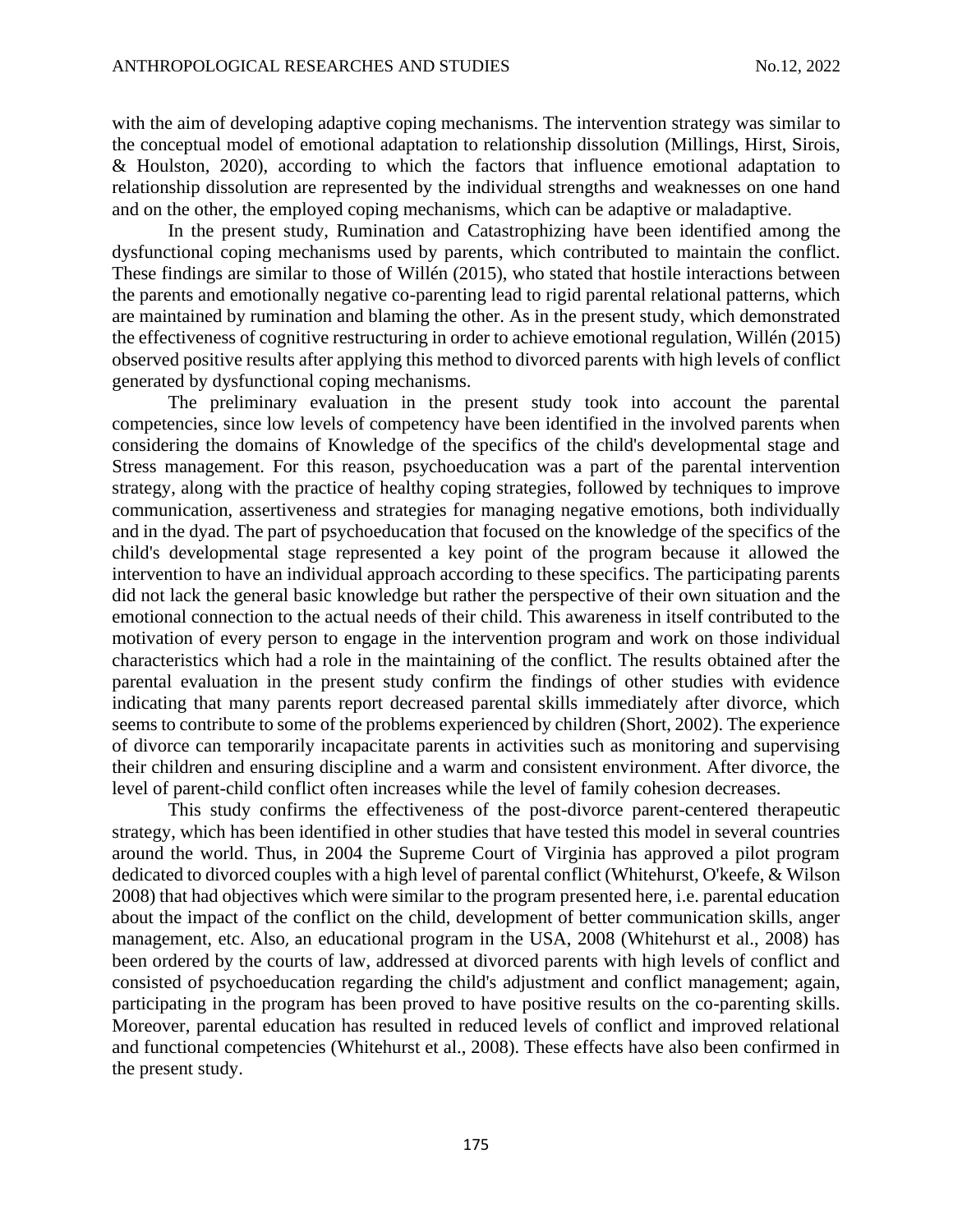However, requests for psychological support in Romania continue to mostly focus on services provided to children resulted from divorce while their parents participate only as tutors in the preliminary procedures and only if they agree to do so.

The encouraging results obtained were both due to the parents' interest and the law court's order for the couples to enter a counseling program. The court's order was not addressed specifically to the parents, stating only the general objective of re-establishing the bond between the child and the rejected parent; however, the couples have accepted to enter the program of parental intervention, without a specific order to do so. This is further proof that parents can make an active effort to facilitate their children's adaptation, as well as their own, if they understand the importance of co-parenting in the post-divorce economy of the relationship.

In Romania, the psychological interventions in cases of parental rejection by the child were in small numbers and mostly individual cases – either as a result of the court orders or by decision of one of both parents involved in the dyad. Counseling was directed mostly towards working with the child, and less towards educating the adults – as it has been mentioned before, the results were not stable in time. The program presented here is a first step in creating a wider frame of coparenting intervention, which, once implemented in the case of divorced couples, it can improve the child's adjustment to divorce and reduce both the physical and psychological abuse risk.

Although the therapeutic approach of parents in situations of post-divorce conflict that can impact the parent-child relationship is in its early stage in Romania, addressing the co-parenting problems at large is not a new concept – in several countries, intervention programs for divorced couples have been developed to provide improved strategies for managing the problems related to the child in the context of divorce. Another intervention program (Shifflett & Cummings, 1999) aiming at reducing the frequency of conflictual situations has been implemented in both the UK and the USA and studies have shown that the set of attitudes and behaviors at which the program was aimed have been maintained over time.

The limits of the study consist of the low number of cases included in the program, which reduces the possibility of generalizing the strategy and the fact that the program included only cases of mild or average alienation, excluding the severe situations.

Another limitation of this study is represented by the short period of time dedicated to the individual intervention, which allowed only for a superficial approach to some issues that would have required in-depth intervention. The psychotherapeutic approach to the infidelity of the partner as a cause of divorce implies the facilitating of the emotional labor which could be completed, considering the reduced number of sessions dedicated to each person. At the end of the program, the parents were recommended to engage in individual psychotherapy, which would allow them to elaborate the individual problems that have been underlined during the sessions.

Considering the impact of divortiality in Romania and the fact that culturally, Romanians are not prepared for a balanced and healthy approach to this phenomenon, the present study indicates that parental support and education regarding the competence of being separated parents, while taking into account the healthy adjustment of the family members is a priority.

#### **Conclusions**

The present study represents a first step in establishing an intervention program (based on integrative psychotherapy) aimed at supporting the families with a moderate to high level of parental conflict that led to different degrees of rejection of one parent by the child (ranging from resistance to interaction to completely refusing any communication whatsoever).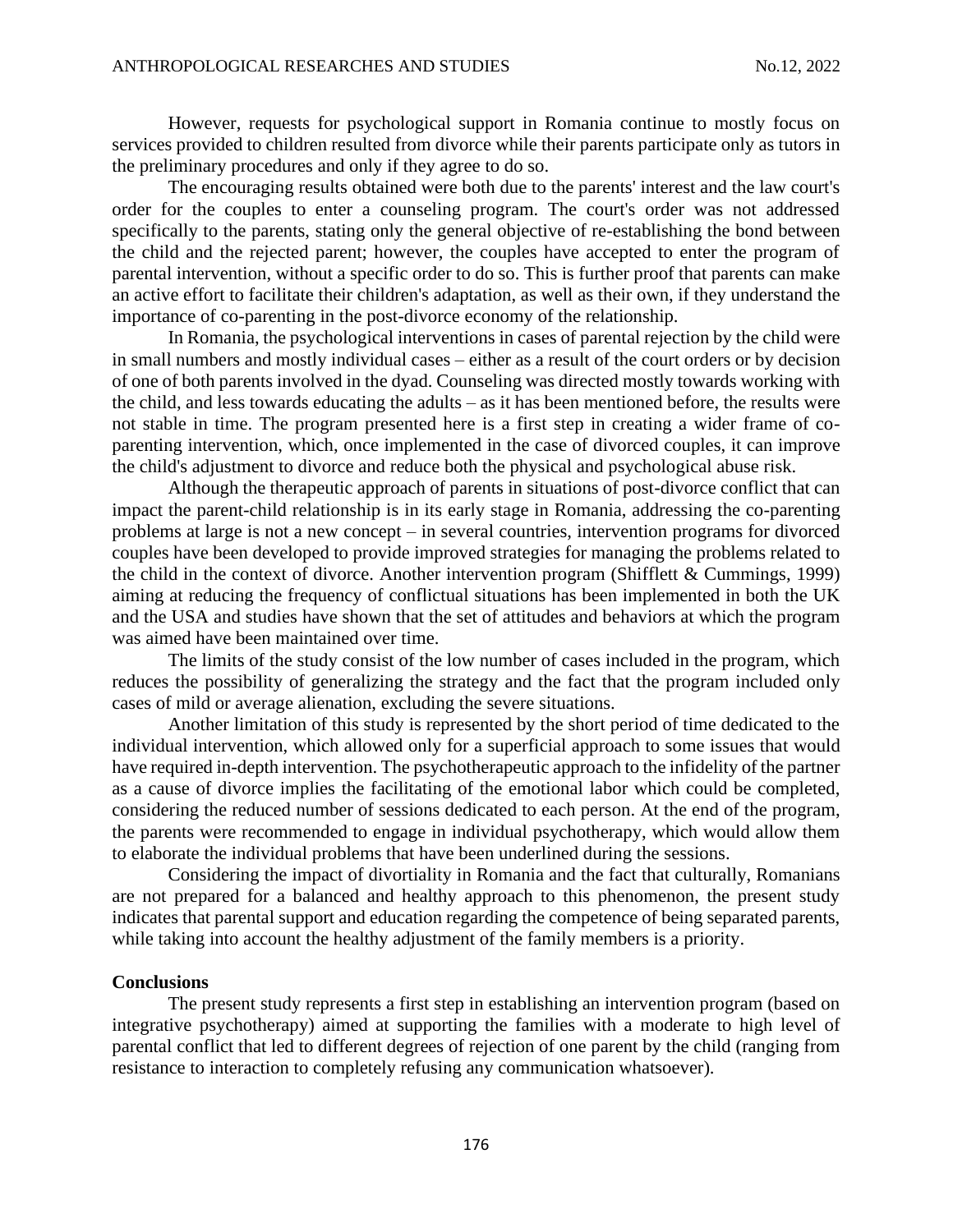The bidimensional approach of the conflict (both individual and in the dyad) allowed for a more efficient integration of this intervention, focusing both on self-awareness regarding individual dysfunctional mechanisms that encourage interparental conflict, but also on applying new strategies in the direct relationship with the other parent.

The fact that, as a result of this intervention program, the parental relationship and the child-parent relationship have improved significantly indicates the necessity for a focus of the intervention on the coparental relationship in this type of cases. This would represent a foundation for the child-parent post-divorce healthy relationship and a proper post-separation adjustment of the child.

Worth mentioning is the fact that the most difficult part of the intervention is working with the parental dyad, because of the high risk for the re-creation of conflicts. This stage would not have provided such results if the two parents had not followed previous individual counseling sessions. Considering this aspect, the strategy for approaching the case is, in itself, integrative, as it encompasses both individual difficulties and issues concerning the parental couple.

To conclude, the present study introduces a new direction for intervention regarding the management of post-divorce conflictual couples. It also contributes to the scientific literature in this field and provides suggestions with regard to the methods and intervention strategies that should be applied in the future. Furthermore, it suggests new directions for strategy improvement in order to address the couples with high levels of parental conflict who may reject the intervention programs, cases in which the risk of permanent alienation of the child in relationship with one of the parents is very high.

#### **Recommendations**

The present study is a pilot work to be used in implementing a more general program for developing parental competencies in cases of moderate to high conflict divorce. A set of public policies are needed in Romania to help families in crisis to adequately support the affected children and the program presented in this study can be used as a model for future institutional plans of intervention for divorces with high levels of parental conflict and parental rejection. Plus, the present study will constitute the foundation for the development of an intervention guide that can provide models of good practice for the specialists who work with divorce cases.

### **Acknowledgements**

The authors would like to thank all parents for their participation in this study. A summary of this paper was presented at the online international conference: *Individual, family, society contemporary challenges, fourth edition, October 6 to October 7 2021*, Bucharest, Romania and published in the journal *Studii şi Cercetări de Antropologie*, No. 7/2021.

### **References**

- 1. Abidin, R. R. (2012)*. Parenting stress index–fourth edition (PSI-4).* Lutz, FL: Psychological Assessment Resources. Purchased from https://www.parinc.com/Products/Pkey/333
- 2. Allen, D. W. (1998). No-fault divorce in Canada: Its cause and effect. *Journal of Economic Behavior & Organization*, *37*(2), 129-149. [https://doi.org/10.1016/S0167-2681\(98\)00080-8](https://doi.org/10.1016/S0167-2681(98)00080-8)
- 3. Amato, P. R. (2001). Children of divorce in the 1990s: an update of the Amato and Keith (1991) meta-analysis. *Journal of family psychology*, *15*(3), 355. Retrieved July 25, 2021 from <https://psycnet.apa.org/buy/2001-11319-001>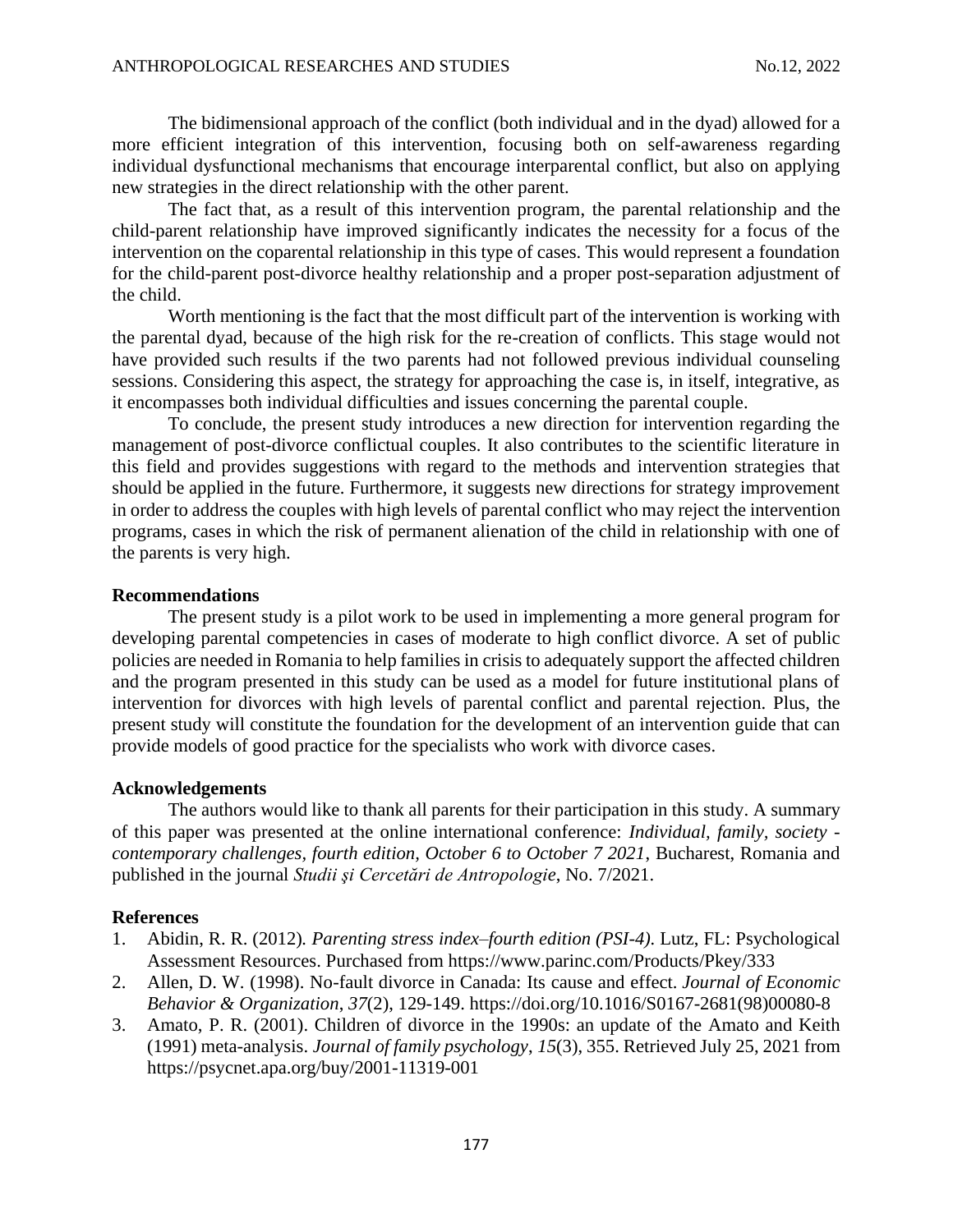- 4. Anderson, R. (2020). *Apart Yet Still Together: An Interpretative Phenomenological Analysis of How Coparents Navigate Conflict Post-divorce* (Doctoral dissertation, Nova Southeastern University). Retrieved June 14, 2021 from [https://www.proquest.com/openview/7a3ded186a746753641d264e3c1646de/1?pq](https://www.proquest.com/openview/7a3ded186a746753641d264e3c1646de/1?pq-origsite=gscholar&cbl=44156)[origsite=gscholar&cbl=44156](https://www.proquest.com/openview/7a3ded186a746753641d264e3c1646de/1?pq-origsite=gscholar&cbl=44156)
- 5. Anderson, S. R., Anderson, S. A., Palmer, K. L., Mutchler, M. S., & Baker, L. K. (2010). Defining high conflict. *The American Journal of Family Therapy*, *39*(1), 11-27. <https://doi.org/10.1080/01926187.2010.530194>
- 6. Auersperg, F., Vlasak, T., Ponocny, I., & Barth, A. (2019). Long-term effects of parental divorce on mental health – A meta-analysis. *Journal of Psychiatric Research*, *119*, 107-115. <https://doi.org/10.1016/j.jpsychires.2019.09.011>
- 7. Binner, J. M., & Dnes, A. W. (2001). Marriage, divorce, and legal change: New evidence from England and Wales. *Economic Inquiry*, *39*(2), 298-306. [https://doi.org/10.1111/j.1465-](https://doi.org/10.1111/j.1465-7295.2001.tb00067.x) [7295.2001.tb00067.x](https://doi.org/10.1111/j.1465-7295.2001.tb00067.x)
- 8. Brinig, M. F., & Buckley, F. H. (1998). No-fault laws and at-fault people. *International Review of Law and Economics*, *18*(3), 325-340. [https://doi.org/10.1016/S0144-](https://doi.org/10.1016/S0144-8188(98)00008-8) [8188\(98\)00008-8](https://doi.org/10.1016/S0144-8188(98)00008-8)
- 9. Çaksen, H. (2021) The effects of parental divorce on children, *Psychiatriki* (2021) <https://doi.org/10.22365/jpsych.2021.040>
- 10. Coelho, C., & Garoupa, N. (2006). Do divorce law reforms matter for divorce rates? Evidence from Portugal. *Journal of Empirical Legal Studies*, *3*(3), 525-542. <https://doi.org/10.1111/j.1740-1461.2006.00078.x>
- 11. David, D. (2006). *Tratat de psihoterapii cognitive şi comportamentale [Treatise on cognitive and behavioral psychotherapy]*. Iași: Polirom.
- 12. Erikson, E. H. (1968). *Identity: Youth and crisis*. New York, NY: WW Norton. Retrieved July 2021 from [https://books.google.ro/books?hl=en&lr=&id=EIBLC0JimYYC&oi=fnd&pg=PP2&ots=yx](https://books.google.ro/books?hl=en&lr=&id=EIBLC0JimYYC&oi=fnd&pg=PP2&ots=yxDxJqvGe8&sig=fFKMboaWqdXUDICvVgazDNvK6BA&redir_esc=y#v=onepage&q&f=false) [DxJqvGe8&sig=fFKMboaWqdXUDICvVgazDNvK6BA&redir\\_esc=y#v=onepage&q&f=f](https://books.google.ro/books?hl=en&lr=&id=EIBLC0JimYYC&oi=fnd&pg=PP2&ots=yxDxJqvGe8&sig=fFKMboaWqdXUDICvVgazDNvK6BA&redir_esc=y#v=onepage&q&f=false) [alse](https://books.google.ro/books?hl=en&lr=&id=EIBLC0JimYYC&oi=fnd&pg=PP2&ots=yxDxJqvGe8&sig=fFKMboaWqdXUDICvVgazDNvK6BA&redir_esc=y#v=onepage&q&f=false)
- 13. Fotheringham, S., Dunbar, J., & Hensley, D. (2013). Speaking for themselves: Hope for children caught in high conflict custody and access disputes involving domestic violence. *Journal of family violence*, *28*(4), 311-324.<https://doi.org/10.1007/s10896-013-9511-3>
- 14. Gardner, R. A. (1985). Recent trends in divorce and custody litigation. *Academy forum, 29*(2), 3-7. Retrieved July 10, 2021 from [https://pasg.info/app/uploads/2015/06/Gardner-](https://pasg.info/app/uploads/2015/06/Gardner-Richard-1985.pdf)[Richard-1985.pdf](https://pasg.info/app/uploads/2015/06/Gardner-Richard-1985.pdf)
- 15. Gardner, R. A. (1998). The parental alienation syndrome. 2nd. *Cresskill, New Jersey: Creative Therapeutics*, 1-5. Retrieved June 28, 2021 from [https://themenscentre.ca/wp](https://themenscentre.ca/wp-content/uploads/2013/08/Parental-Alienation-Syndrom-2nd-ed..pdf)[content/uploads/2013/08/Parental-Alienation-Syndrom-2nd-ed..pdf](https://themenscentre.ca/wp-content/uploads/2013/08/Parental-Alienation-Syndrom-2nd-ed..pdf)
- 16. Gardner, R. A. (1999). Differentiating between parental alienation syndrome and bona fide abuse-neglect. *American Journal of Family Therapy*, *27*(2), 97-107. DOI: [10.1080/019261899261998](https://doi.org/10.1080/019261899261998)
- 17. Gardner, R. A. (2001). Parental alienation syndrome (PAS): Sixteen years later. *Academy Forum*, *45*(1), 10-12. Retrieved July 12, 2021 from [https://www.anthonyinc.co.za/images/pdf/Parental\\_Alienation\\_Syndrome\\_PAS\\_\\_Sixteen\\_](https://www.anthonyinc.co.za/images/pdf/Parental_Alienation_Syndrome_PAS__Sixteen_Years_Later.pdf) [Years\\_Later.pdf](https://www.anthonyinc.co.za/images/pdf/Parental_Alienation_Syndrome_PAS__Sixteen_Years_Later.pdf)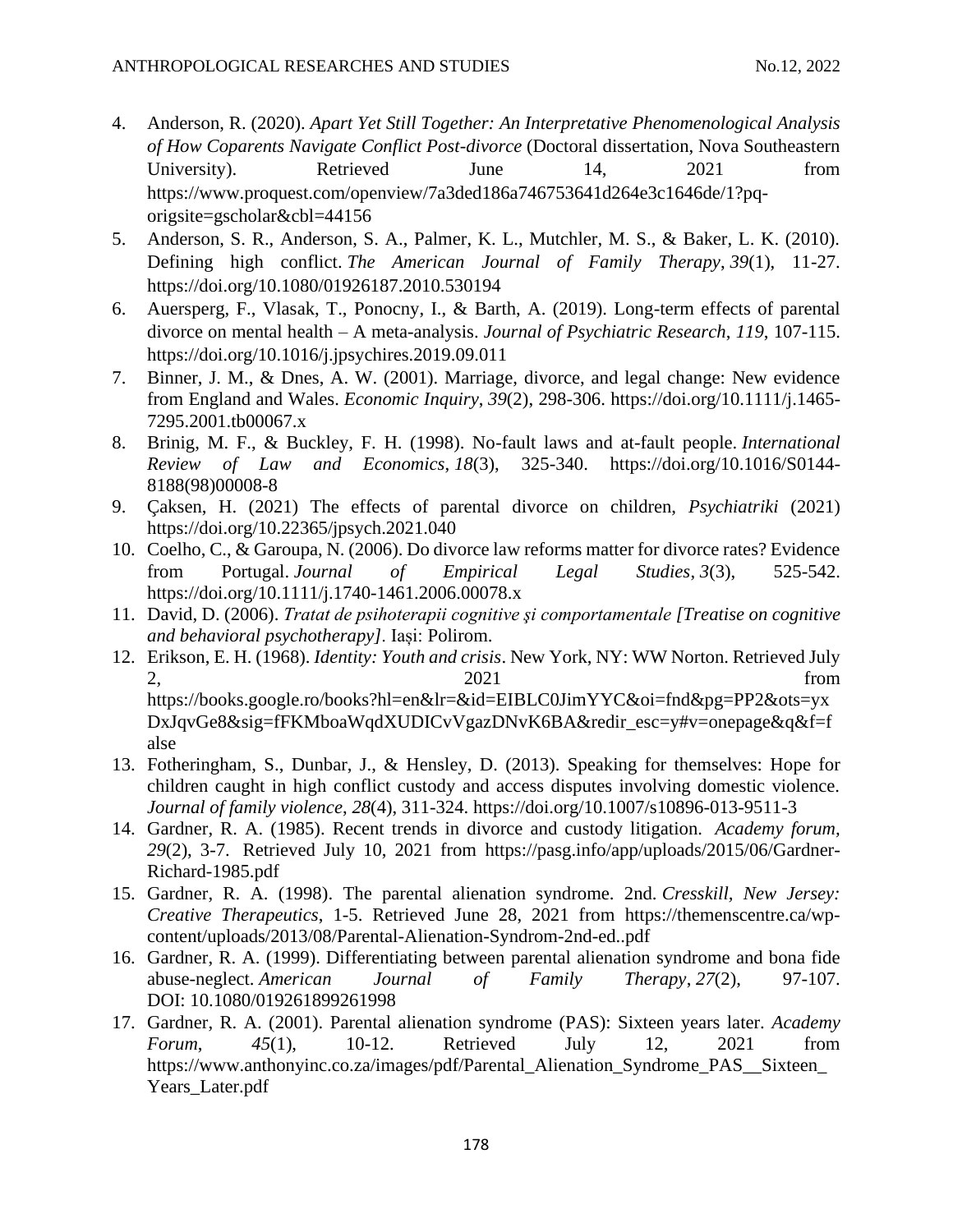- 18. Gardner, R. A. (2002). Parental alienation syndrome vs. parental alienation: which diagnosis should evaluators use in child-custody disputes?. *American Journal of Family Therapy*, *30*(2), 93-115.<https://doi.org/10.1080/019261802753573821>
- 19. Garnefski, N., & Kraaij, V. (2007). The cognitive emotion regulation questionnaire. *European journal of psychological assessment*, *23*(3), 141-149. <https://doi.org/10.1027/1015-5759.23.3.141>
- 20. Glăveanu, S. (2012). *Competenţa parentală. Modele de conceptualizare şi diagnoză [Parental competence. Models of conceptualizing and Diagnostics]*. București: Editura Universitară. Purchased from [https://www.editurauniversitara.ro/psihologie-](https://www.editurauniversitara.ro/psihologie-6/competen%C5%A3a-parental%C4%83-modele-de-conceptualizare-%C5%9Fi-diagnoz%C4%83.html?fbclid=IwAR39YSMrXPWG3NAOUhyK0sC0XrUDi_IBKbIvAiGA27MHsynWblaQ269o4Nw)[6/competen%C5%A3a-parental%C4%83-modele-de-conceptualizare-%C5%9Fi](https://www.editurauniversitara.ro/psihologie-6/competen%C5%A3a-parental%C4%83-modele-de-conceptualizare-%C5%9Fi-diagnoz%C4%83.html?fbclid=IwAR39YSMrXPWG3NAOUhyK0sC0XrUDi_IBKbIvAiGA27MHsynWblaQ269o4Nw)[diagnoz%C4%83.html](https://www.editurauniversitara.ro/psihologie-6/competen%C5%A3a-parental%C4%83-modele-de-conceptualizare-%C5%9Fi-diagnoz%C4%83.html?fbclid=IwAR39YSMrXPWG3NAOUhyK0sC0XrUDi_IBKbIvAiGA27MHsynWblaQ269o4Nw)
- 21. González, L., & Viitanen, T. K. (2009). The effect of divorce laws on divorce rates in Europe. *European Economic Review*, *53*(2), 127-138. <https://doi.org/10.1016/j.euroecorev.2008.05.005>
- 22. González-Val, R., & Marcén, M. (2012). Breaks in the breaks: An analysis of divorce rates in Europe. *International Review of Law and Economics*, *32*(2), 242-255. <https://doi.org/10.1016/j.irle.2012.01.005>
- 23. Greenberg, S.A. & Humphreys L. (1994) *Parenting History Survey*. Retrieved June 25, 2021 from http://www.drtysonbailey.com/docs/PHS.pdf?fbclid=IwAR0tXVvyAX3guugSYhS2apvebQ DTM8059QAEUAC2ZCIB8i3LYKNE4pB8Jc8
- 24. Gruber, J. (2004). Is making divorce easier bad for children? The long-run implications of unilateral divorce. *Journal of Labor Economics*, *22*(4), 799-833. <https://doi.org/10.1086/423155>
- 25. Harman, J. J., Bernet, W., & Harman, J. (2019). Parental alienation: The blossoming of a field of study. *Current Directions in Psychological Science*, *28*(2), 212-217. <https://doi.org/10.1177/0963721419827271>
- 26. Harman, J. J., Kruk, E., & Hines, D. A. (2018). Parental alienating behaviors: An unacknowledged form of family violence. *Psychological Bulletin*, *144*(12), 1275. <https://doi.org/10.1037/bul0000175>
- 27. Hetherington, E. M., & Kelly, J. (2003). *For better or for worse: Divorce reconsidered*. New York, United States: WW Norton & Company.
- 28. Johnston, J. R. (1994). High-conflict divorce. *The future of children*, *4*(1), 165-182. <https://doi.org/10.2307/1602483>
- 29. Kelly, J. B., & Emery, R. E. (2003). Children's adjustment following divorce: Risk and resilience perspectives. *Family relations*, *52*(4), 352-362. [https://doi.org/10.1111/j.1741-](https://doi.org/10.1111/j.1741-3729.2003.00352.x) [3729.2003.00352.x](https://doi.org/10.1111/j.1741-3729.2003.00352.x)
- 30. Kopystynska, O., Paschall, K. W., Barnett, M. A., & Curran, M. A. (2017). Patterns of interparental conflict, parenting, and children's emotional insecurity: A person-centered approach. *Journal of Family Psychology*, *31*(7), 922. [https://doi.org/10.1037/fam0000343](https://psycnet.apa.org/doi/10.1037/fam0000343)
- 31. Lamela, D., Figueiredo, B., Bastos, A., & Feinberg, M. (2016). Typologies of post-divorce coparenting and parental well-being, parenting quality and children's psychological adjustment. *Child Psychiatry & Human Development*, *47*(5), 716-728. <https://doi.org/10.1007/s10578-015-0604-5>
- 32. Maccoby, E. E., & Mnookin, R. H. (1992). *Dividing the child: Social and legal dilemmas of custody*. Cambridge, Massachusetts: Harvard University Press. Retrieved June 14, 2021 from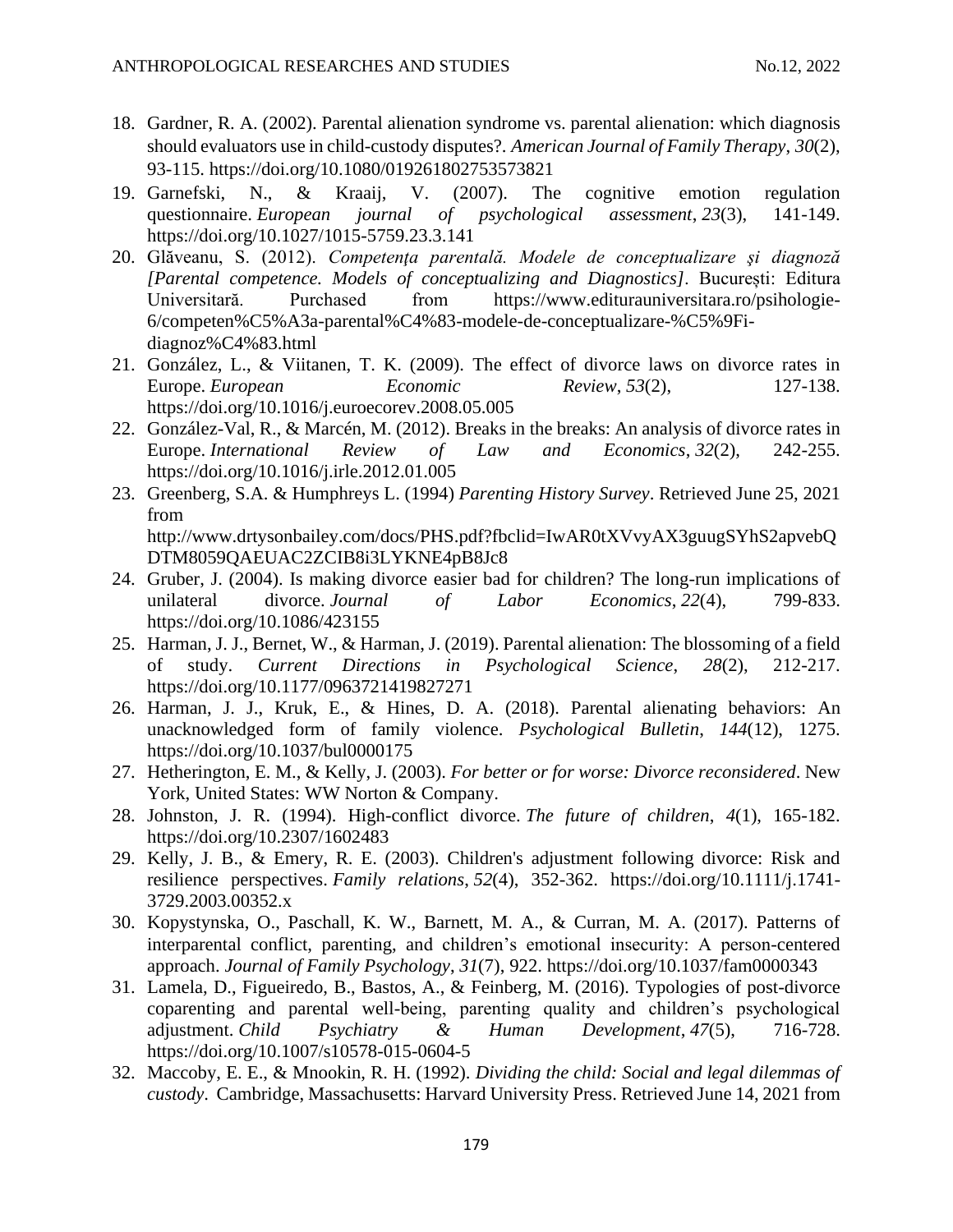[https://www.hup.harvard.edu/catalog.php?isbn=9780674212954&fbclid=IwAR1S5KZpJA\\_](https://www.hup.harvard.edu/catalog.php?isbn=9780674212954&fbclid=IwAR1S5KZpJA_ffoKpozSHXt5tIG5QzF8bAXes6RjortiHXi93LUN_0NvfAjo) [ffoKpozSHXt5tIG5QzF8bAXes6RjortiHXi93LUN\\_0NvfAjo](https://www.hup.harvard.edu/catalog.php?isbn=9780674212954&fbclid=IwAR1S5KZpJA_ffoKpozSHXt5tIG5QzF8bAXes6RjortiHXi93LUN_0NvfAjo)

- 33. Martínez-Pampliega, A., Herrero, M., Cormenzana, S., Corral, S., Sanz, M., Merino, L., ... & Álvarez, I. (2021). Custody and Child Symptomatology in High Conflict Divorce: An Analysis of Latent Profiles. *Psicothema*, *33*(1), 95-102. doi: [10.7334/psicothema2020.224](http://dx.doi.org/10.7334/psicothema2020.224)
- 34. Millings, A., Hirst, S. L., Sirois, F., & Houlston, C. (2020). Emotional adaptation to relationship dissolution in parents and non-parents: A new conceptual model and measure. *Plos one*, *15*(10), e0239712. [https://doi.org/10.1371/journal. pone.0239712](https://doi.org/10.1371/journal.%20pone.0239712)
- 35. Moore, E. (2020). Divorce, Emotions, and Legal Regulations: Shared Parenting in a Climate of Fear. In M. Kreyenfeld, H. Trappe (eds.), *Parental Life Courses after Separation and Divorce in Europe, Life Course Research and Social Policies,* 12. [https://doi.org/10.1007/978-3-030-44575-1\\_7](https://doi.org/10.1007/978-3-030-44575-1_7)
- 36. O'Hara, K. L., Rhodes, C. A., Wolchik, S. A., Sandler, I. N., & Yun‐Tein, J. (2021). Longitudinal Effects of PostDivorce Interparental Conflict on Children's Mental Health Problems Through Fear of Abandonment: Does Parenting Quality Play a Buffering Role?. *Child development*.<https://doi.org/10.1111/cdev.13539>
- 37. Olson, D. H. (1996). Clinical assessment and treatment interventions using the family circumplex model. In F. W. Kaslow (Ed.), *Handbook of relational diagnosis and dysfunctional family patterns* (pp. 59–80). John Wiley & Sons.
- 38. Pivniceru, A., & Luca, C. (2016). *Interesul superior al copilului. Expertiză psihologică în caz de separarea/divorțul părinților [The best interests of the child Psychological expertise in case of separation / divorce of parents].* București: Editura Hamangiu.
- 39. Popa, C & Ciobanu, A., M. (2013). *Tulburarea depresiva. Noi directii de cercetare [Depressive disorder. New research directions]* Vol. 1. București: Editura Universitară.
- 40. Rada, C. (2012). The prevalence of sexual infidelity, opinions on its causes for a population in Romania. *Rev. Psih*., *58*(3), 211–224.
- 41. Rada, C. (2013). *Valori identitare ale familiei româneşti contemporane în contextul globalizării. O abordare antropologică*, *[Identitary Values of the Contemporary Romanian Family in the Framework of the Globalization. An Anthropological Approach]*. Bucureşti: Editura Muzeului Național al Literaturii Române, Colecția AULA MAGNA.
- 42. Rada, C., & Olson, D. H. (2016). Circumplex Model of Marital and Family Systems (Faces III) in Romania. *Annuaire Roumain D'anthropologie*, *53*, 11–29. București: Editura Academiei Române. Retrieved June 17, 2021 from [http://annuaire.antropologia.ro/volume-](http://annuaire.antropologia.ro/volume-53-2016)[53-2016](http://annuaire.antropologia.ro/volume-53-2016)
- 43. Rada, C., & Pănescu, O. M. (2016). *Psihologia, psihoterapia familiei şi cuplului. Teorii, cercetări, intervenţii [Psychology, family and couple psychotherapy. Theories, research, interventions]*. București: Editura Universitară.
- 44. Rada, C., & Tarcea, M., (2010), *Viaţa sexuală şi familia în mediul urban românesc, Studiul Rada-Tarcea [Sex life and family in the Romanian urban environment, Rada-Tarcea study]*. Iași: Editura Institutul European.
- 45. Reynolds, C. R., & Kamphaus, R. W. (2004). *Behavior Assessment System for Children— Second Edition (BASC–2)*. Circle Pines, MN: AGS. Purchased from Testcentral, commercialized by D&D Consultants Grup. https://testcentral.ro/test/behavior-assessmentsystem-for-children-2
- 46. Roizblatt S., A., Leiva F., V. M., & Maida S., A. M. (2018). Separación o divorcio de los padres. Consecuencias en los hijos y recomendaciones a los padres y pediatras [Parents